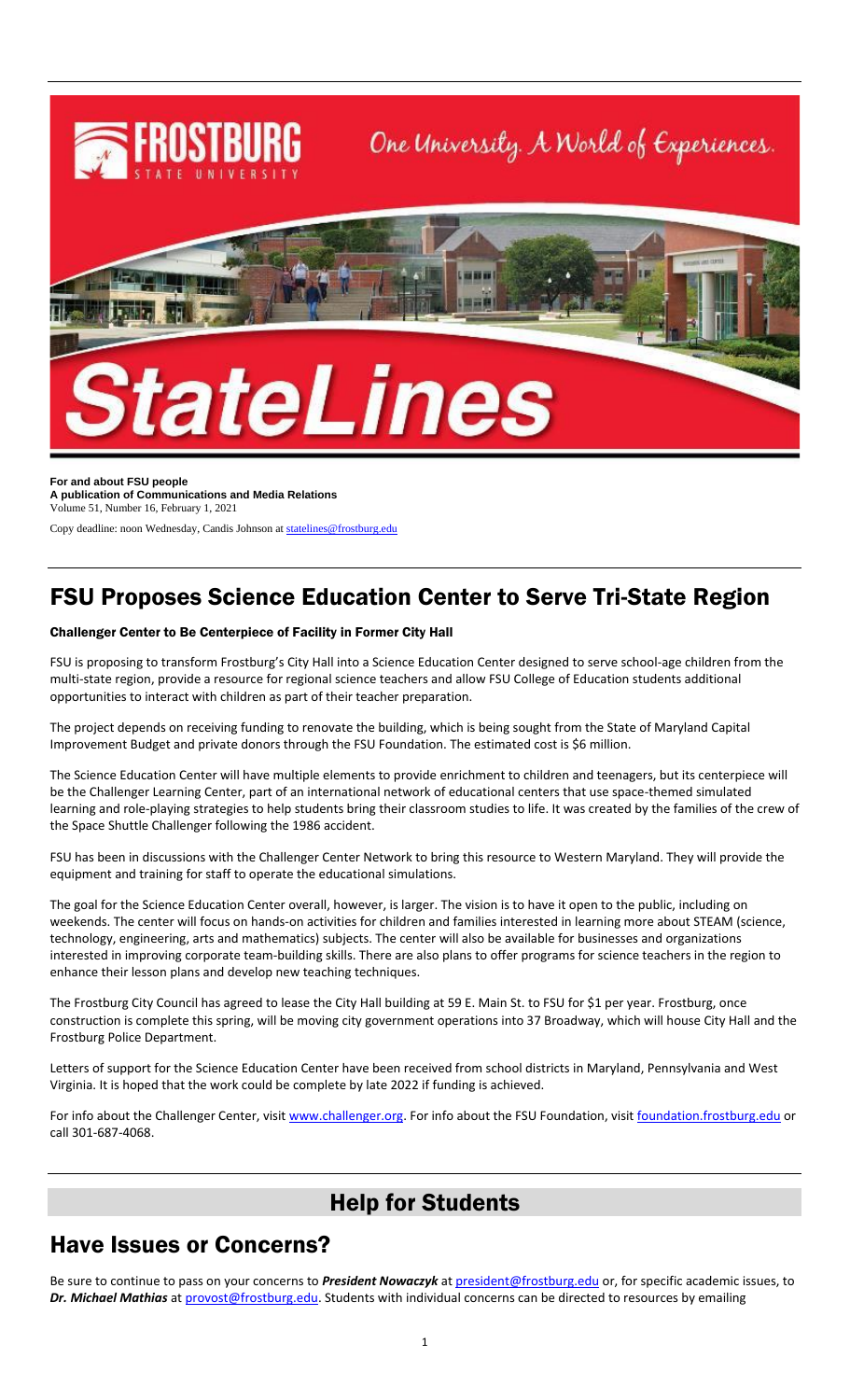[spring2021@frostburg.edu.](mailto:spring2021@frostburg.edu) And for the spring 2021 plan and information, visit [https://www.frostburg.edu/spring2021.](https://www.frostburg.edu/spring2021) 

### New Hours for PAWS Pantry Spring 2021

Pantry hours beginning **Monday, Feb. 1**, are as follows:

- **Mondays** 10 a.m. to 6 p.m.
- **Wednesdays** 10 a.m. to 4 p.m.
- **Thursdays**  $-11$  a.m. to 6 p.m.

PAWS Pantry will begin permitting customers back into the pantry to shop on **Feb. 1**. Customers who are not comfortable doing their own shopping can still take advantage of the pre-packed bag option. Only one customer will be permitted in the pantry and/or at the door at a time. Customers wishing to use the pantry resources can reserve a 15-minute time slot. You can reserve your time slot the day of or a full week in advance.

The pantry recently updated its Intake and Liability Waiver. All customers (new and returning) will need to complete this form before using the pantry. You will receive your new Pantry ID card at your first visit to the pantry this semester.

Have you been exposed to the virus and/or are symptomatic? Emai[l PAWSPantry@frostburg.edu](mailto:PAWSPantry@frostburg.edu) to request a delivery, and a pantry representative will be in touch to coordinate a delivery day and time with you. Because of limited staffing, only those who have been exposed to the virus, have been informed to self-quarantine and/or are symptomatic should use this option.

## Tutoring for the Upcoming Semester

#### Formats

TutorTrac with 15 peer tutors via TEAMS

NetTutor

Students will be able to make appointments with peer tutors via TutorTrac, confirmation and reminder emails will be sent, and tutors will send students TEAMS invites. Tutors will log appointment data, etc. Tutors will also have training on screen and file sharing, etc.

NetTutor will work as a supplement in case peer tutors are booked or students need help in courses not tutored. If students prefers to use NetTutor exclusively, that's OK, too.

#### **Dates**

Begins: **Monday, Feb. 1** (You can begin earlier with NetTutor.)

#### Ends: **Friday, April 30**

For TutorTrac Instructions and Policies for Students (Updated with TEAMS component), NetTutor Student Quick Reference Guide and/or NetTutor Flyer, contact Mark Smith, director, Tutoring Services, a[t msmith@frostburg.edu.](mailto:msmith@frostburg.edu)

## A Message From CAPS

If you are having difficulty taking care of your daily needs and/or notice that your mood has been more depressed or anxious, you are not alone. Help is available at Counseling and Psychological Services (CAPS). Counseling is being provided over confidential telehealth programs.

CAPS will be providing several group opportunities this semester, including:

- LGBTQ+ Support Group
- I Am Her Tribe, a Black woman's trauma healing circle
- Stress Less for Better Health
- Understanding Self and Others

If you are interested in individual counseling or participating in one of these groups, call 301-687-4234.

If you need of immediate support, call 301-687-4234 during business hours or 301-687-4223 in the evening or on the weekend.

Other crisis resources are available at:

National Suicide Prevention Lifeline: 1-800-273-8255

Trevor LifeLine: 1-866-488-7386

Veterans' Crisis Hotline: 1-877-VET2VET (1-877-838-2838)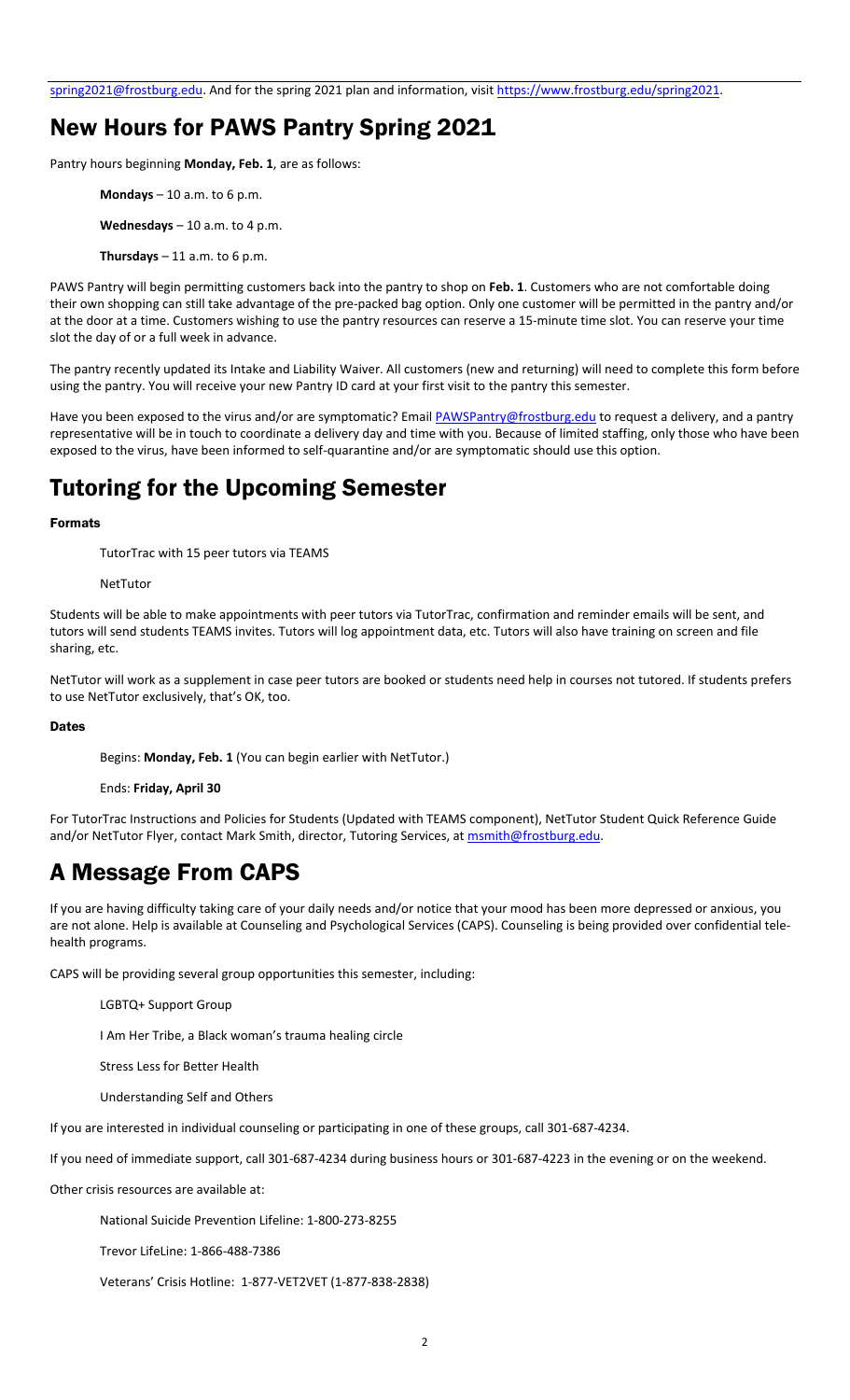911

### **Exhibits**

## FSU's Roper Gallery to Feature Spring 2021 Faculty Exhibition



**This artwork by Ash Lester will be featured in the exhibition.**

FSU's Department of Visual Arts will host the spring 2021 Faculty Exhibition, which will open on **Friday, Feb. 12**, at the Stephanie Ann Roper Gallery in FSU's Fine Arts Building. This exhibition, which is free and open to the public, will be on display through **Friday, Feb. 26**.

One of the featured artists in the exhibition will be *Ash Lester*, the new director for the Roper Gallery, as well as the new sculpture professor at FSU. Lester has exhibited work nationally and internationally and specializes in sculpture and installation, focusing on her coming-of-age as a queer woman in rural America.

She touches on issues and topics such as class, isolation and stereotypes while simultaneously exposing and celebrating those communities and their often clichéd cultures. Lester earned her bachelor's from Plattsburgh State University in New York and her master's at the University of South Florida in Tampa, Fla.

The Roper Gallery is open Monday through Friday from 1 to 4 p.m. For info, contact the Department of Visual Arts at 301-687-4797.

To prevent the spread of the coronavirus, FSU follows state health guidelines requiring the wearing of masks and physical distancing from others. Visitors to campus must visi[t www.frostburg.edu/checkin](http://www.frostburg.edu/checkin) for symptom monitoring before arriving on campus and be prepared to display the "Reduced Risk" badge.

### **Music**

# CES Offering Discounts to Maryland Symphony Virtual Events

CES at FSU is offering a 20 percent discount to local residents who purchase tickets to the Maryland Symphony Orchestra's virtual spring season events. All concerts, led by MSO Musical Director Elizabeth Schulze, will be streamed live from the historic Maryland Theatre in Hagerstown, Md.

This exclusive offer is made possible through a grant from the Community Trust Foundation's Iris and Peter Halmos Community Fund. Single performance tickets of \$29.99 are discounted to \$23.99, while season subscription tickets of \$149.99 are discounted to \$119.99. This offer will be available until all grant funds have been spent.

The discount can be secured by using a promo code that will be distributed through CES monthly newsletters and promotions. To join the mailing list or inquire about the promo code, email [ces@frostburg.edu.](mailto:ces@frostburg.edu) For info about each concert or to purchase tickets, visi[t https://watch.marylandsymphony.org/catalog.](https://watch.marylandsymphony.org/catalog)

Remaining events scheduled in the six-concert series include Shostakovich's "Piano Concerto No. 1" with pianist Sara Davis Buechner on **Sunday, Feb. 14**, at 3 p.m.; "Classical Prodigies" on **Saturday, March 13**, at 7:30 p.m.; "Ports of Call: Journeys and Discoveries" with guitarist Sharon Isbin on **Saturday, April 10**, at 7:30 p.m.; "Magic at the Symphony" with master illusionist Lynn Dillies on **Saturday, May 1**, at 7 p.m.; and "Brown & Beethoven" featuring pianist Michael Brown on **Saturday, June 5**, at 7:30 p.m.

### Points of Pride

## Dr. Scott Rieker's Article, 'COVID and the Choral Director,' Published in 'Choral Journal'

Dr. Scott Rieker, a lecturer in FSU's Department of Music, was the principal author of "COVID and the Choral Director: Preparedness, Perceptions, Attitudes and a Way Forward," which was published in the February 2021 issue of the "Choral Journal."

This quantitative study details the impact of COVID-19 on choral music educators, particularly demonstrating that choral teachers felt unprepared for pandemic-impacted teaching, but that they rose to the occasion by independently seeking out new training and skills in great numbers.

The article recommends that K-12 school districts discover ways to validate non-traditional forms of professional development, that they refrain from expecting unpaid, self-directed training from teachers (e.g., "Learn how to make a 'virtual choir' amidst your other duties") and provide subject-specific professional development that aligns with specific teachers' needs.

# FSU Student Cassie Conklin to Moderate Online Panel Discussion



FSU student *Cassie Conklin* will celebrate Student Press Freedom Day on **Friday, Feb. 26**, by moderating an online panel discussion sponsored by the Foundation for Individual Rights in Education (FIRE).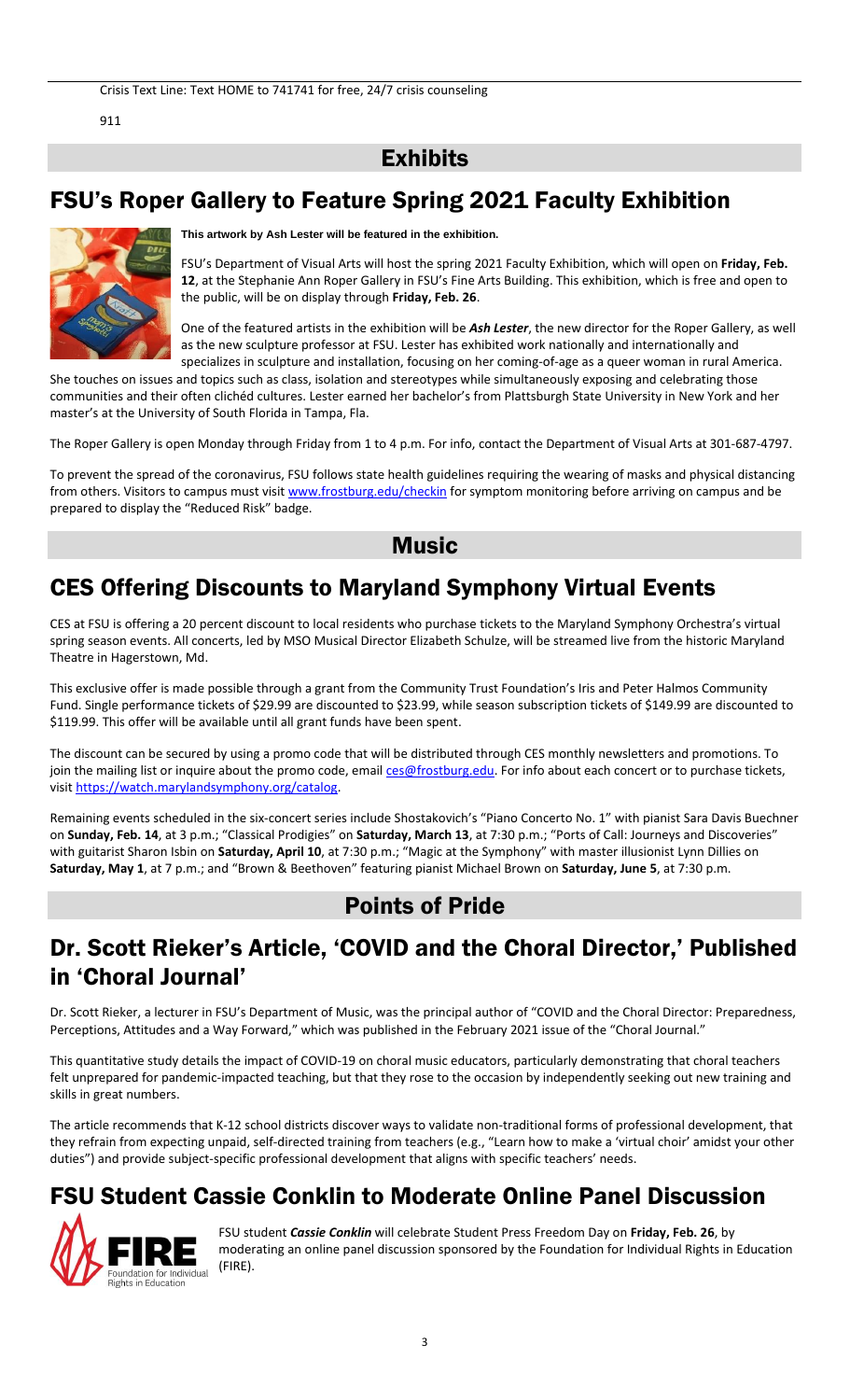FIRE selected Conklin for this national honor on the basis of her investigative reporting in The Bottom Line, FSU's independent student news organization, which has garnered the attention of The Associated Press, The Baltimore Sun and The Washington Post, among other media outlets.

A geography major from Frostburg, Conklin also writes for Allegany Magazine and the Cumberland Times-News and is an Allegany County election judge. She interned in fall 2020 for two nationally known news organizations, the GroundTruth Project [\(https://thegroundtruthproject.org\)](https://thegroundtruthproject.org/) and 100 Days in Appalachia [\(https://www.100daysinappalachia.com\)](https://www.100daysinappalachia.com/).

Based in Philadelphia, FIRE has a mission "to defend and sustain the individual rights of students and faculty members at America's colleges and universities." For info, visit [https://www.thefire.org.](https://www.thefire.org/)

# Residence Life Wins Toys for Tots Competition

The FSU Veterans Services Office (VSO) and the FSU Chapter of the Student Veterans of America (SVA) have partnered with the Allegany County Chapter of Toys for Tots, also known locally as Toy Thunder, for the past five years. This holiday season, VSO and SVA sponsored a campus-wide competition to see which department/organization could collect the most toys. Six departments participated in the competition and the winner was Residence Life in the Division of Student Affairs.

### Take Note

## Phi Kappa Phi to Celebrate National PKP Week

The FSU chapter of Phi Kappa Phi will celebrate national PKP week **from Monday, Feb. 1, through Friday, Feb. 5**, with a virtual trivia contest and prizes. Follow pkpfrostburg on Instagram or Phi Kappa Phi – Frostburg State University on Facebook to learn more about the society and eligibility requirements, and have a chance to earn a Starbucks gift card.

For info, contact Dr. Linda Steele at **Isteele@frostburg.edu**.

## An African American History Month Reading List From the FSU History Department

The celebration of African American History Month begins on **Monday, Feb. 1**. Here are some excellent books by historians that can serve as illuminating and engaging companion readings for everyone's reflections and conversations about the subject. These favorites are highly recommended by members of the FSU History Department and range from the colonial period to more recent decades.

#### Wendy Warren, "New England Bound: Slavery and Colonization in Early America" (New York: W.W. Norton & Company, 2016)

Warren's book, which was nominated for a Pulitzer Prize, reconstructs the 17th-century Atlantic world that brought African slaves to early colonial New England – a region of North America that was often overlooked by later generations as a significant consumer of African slaves' unfree labor.

#### Peter H. Wood, "Black Majority" (New York: Alfred A. Knopf, 1974)

Wood explores the social history of plantation slaves in colonial Carolina, especially around the Atlantic port city of Charleston, during the 1700s.

#### James J. Gigantino II, "The Ragged Road to Abolition: Slavery and Freedom in New Jersey, 1775-1865" (Philadelphia: University of Pennsylvania Press, 2015)

Gigantino shows how, contrary to popular belief, slavery endured in much of the North long after the American Revolution and the establishment of the United States.

#### Eric Foner, "A Short History of Reconstruction, Updated Edition" (1987; New York: Harper Collins, 2015)

This classic book chronicles the personal and political fortunes of African Americans after the Civil War, highlighting how Southern white resistance and ultimately Northern disinterest doomed the fates of newly freed slaves.

#### Tera Hunter, "To 'Joy My Freedom: Southern Black Women's Lives and Labors After the Civil War" (Cambridge, Mass.: Harvard University Press, 1997)

Focusing on Atlanta in the late-19th century, Hunter explains how African American working-class women's work as laundresses and cooks in whites' homes after the Civil War exposed the contradictions and inconsistencies of racial segregation and fostered white anxieties about their daily proximity to black individuals and communities.

#### Glenda Elizabeth Gilmore, "Gender and Jim Crow: Women and the Politics of White Supremacy in North Carolina, 1896- 1920" (Chapel Hill: University of North Carolina Press, 1996)

Gilmore's vividly written book explores how whites' sexual fears and racial anxieties during the early Jim Crow era created unique spaces where African American women could exert a surprising degree of influence on white-dominated reform movements and local politics in Southern states like North Carolina.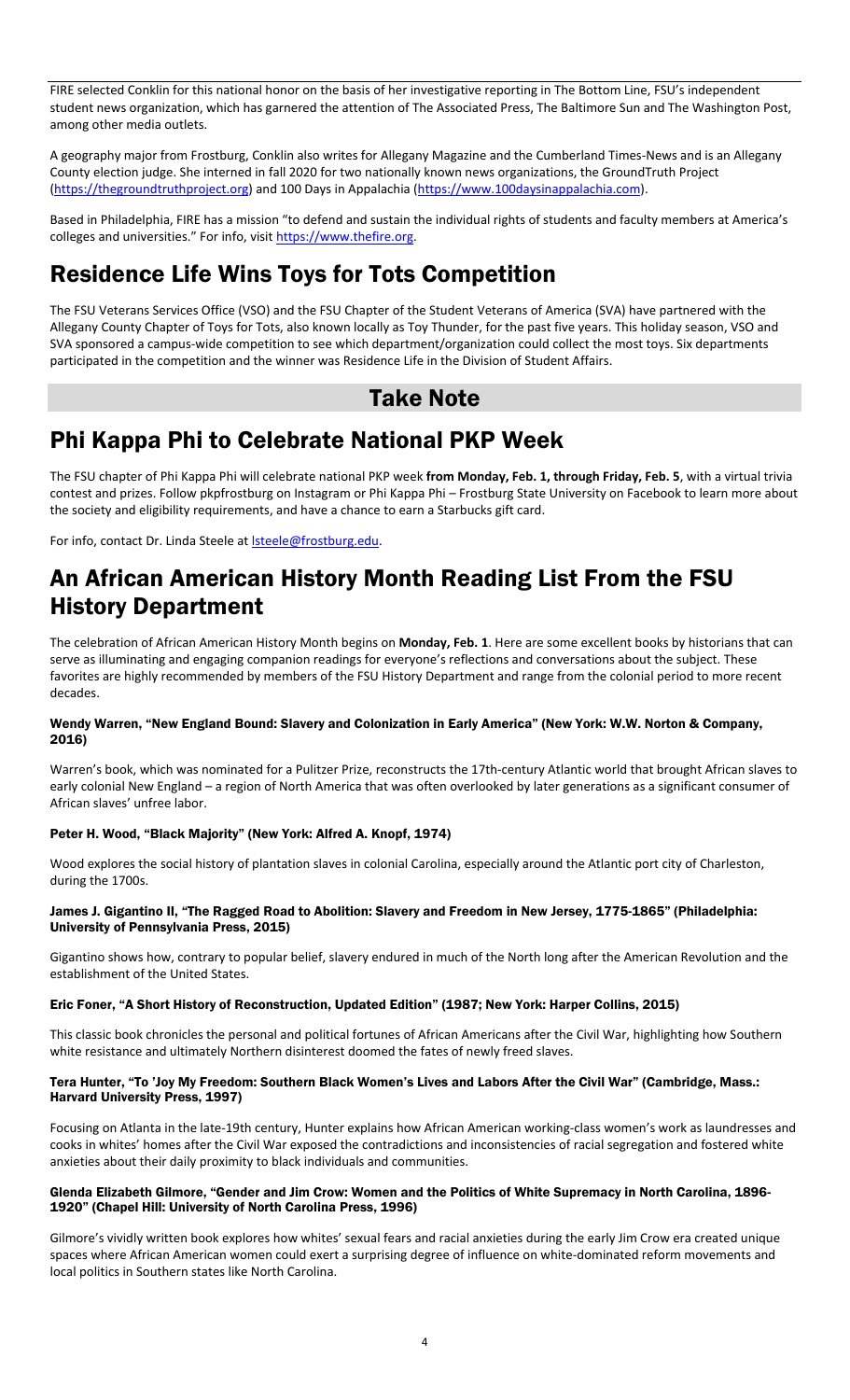#### Robin D.G. Kelley, "Hammer and Hoe: Alabama Communists During the Great Depression" (Chapel Hill: University of North Carolina Press, 1991)

Kelley argues that the struggles of rural and urban African-Americans with worsening exploitation and poverty during the 1930s helped to give rise to the beginnings of mid-century civil rights activism in the Deep South. With the aid of sympathetic Communist Party USA labor organizers from the North, African Americans in Alabama organized and pursued various forms of direct action to fight government neglect, oppressive working conditions, poverty and unemployment, and lynching violence.

#### Timothy B. Tyson, "The Blood of Emmett Till" (New York: Simon & Schuster, 2017)

In 1955, the lynching of Emmett Till, an African American teenager from Chicago, intensified the moral outrage of many Americans regarding the realities of racial injustice and violence in the South. Tyson's oral histories with surviving witnesses revealed shocking (and previously unknown) details related to the Till case.

#### Heather Ann Thompson, "Blood in the Water: The Attica Prison Uprising of 1971 and Its Legacy" (New York: Vintage Books, 2016)

Thompson's award-winning "Blood in the Water" examines how Black Power politics of the 1960s-1970s shaped African American responses to the racial injustices that were omnipresent in America's prisons.

#### Elizabeth Hinton, "From the War on Poverty to the War on Crime: The Making of Mass Incarceration in America" (Cambridge, Mass.: Harvard University Press, 2016)

Hinton's timely book examines how anti-crime legislation during the era of the 1960s "War on Poverty" intensified how urban policing and the criminal justice system operated as instruments of racial oppression in communities of color.

## Spring 2021 Library Hours

Hours at the Ort Library for the spring semester are as follows:

**Mondays through Thursdays** – 8 a.m. to 9 p.m.

**Fridays** – 8 a.m. to 6 p.m.

**Saturdays** – 11 a.m. to 4 p.m.

**Sundays** – 1 to 9 p.m.

Library hours are also posted on the Library Hours webpage at [http://libguides.frostburg.edu/libhours.](http://libguides.frostburg.edu/libhours)

Due to the ongoing pandemic, some of the library's services, spaces and policies have been updated to protect the health and safety of the University community. Visit the Library COVID-19 Response page for more information.

The library is open to current FSU faculty, staff and students; all others must schedule an appointment, including community members, retired faculty and non-FSU researchers. Masks and social distancing are required for access to the library building. Food is not permitted this semester.

For info, contact the Library Services Main Desk at 301-687-4395 or emai[l libref@frostburg.edu.](mailto:libref@frostburg.edu) Online resources remain accessible via the Library webpage at [www.frostburg.edu/library,](http://www.frostburg.edu/library) and online reference and research help is available at [libguides.frostburg.edu/ask.](https://frostburg.libanswers.com/)

### FSU Foundation Opportunity Grants



The FSU Foundation is once again seeking funding proposals from faculty, staff and students for Foundation Opportunity Grants and several other awards for fiscal year 2022 (academic year 2021-22).

Those interested should complete the FSU Foundation Opportunity Grant Request Form (application link a[t www.frostburg.edu/opportunity\)](https://forms.frostburg.edu/21), which

includes a line-item budget. All applications must be limited to two pages. A third page is only permitted for the line-item budget. After you complete the form, you must submit it online a[t www.frostburg.edu/opportunity.](https://forms.frostburg.edu/21) **No paper or emailed applications will be accepted.**

The deadline for proposals is midnight on **Sunday, March 7**. Applicants will be notified of the awards following the Foundation Board meeting on **Friday, June 4**.

Projects may be funded from the following:

**Annual Fund** for projects that support FSU's institutional priority to enhance experiential and applied learning opportunities for students inside and outside the classroom

**Bowling Family Global Citizen Funds** to support the global competence of FSU students

**Al and Dale Boxley Faculty Award/Student Research Award** to support faculty or student projects

**J. Frederick Gibralter Regional and Cultural Arts Funds** to support regional and cultural arts programs at FSU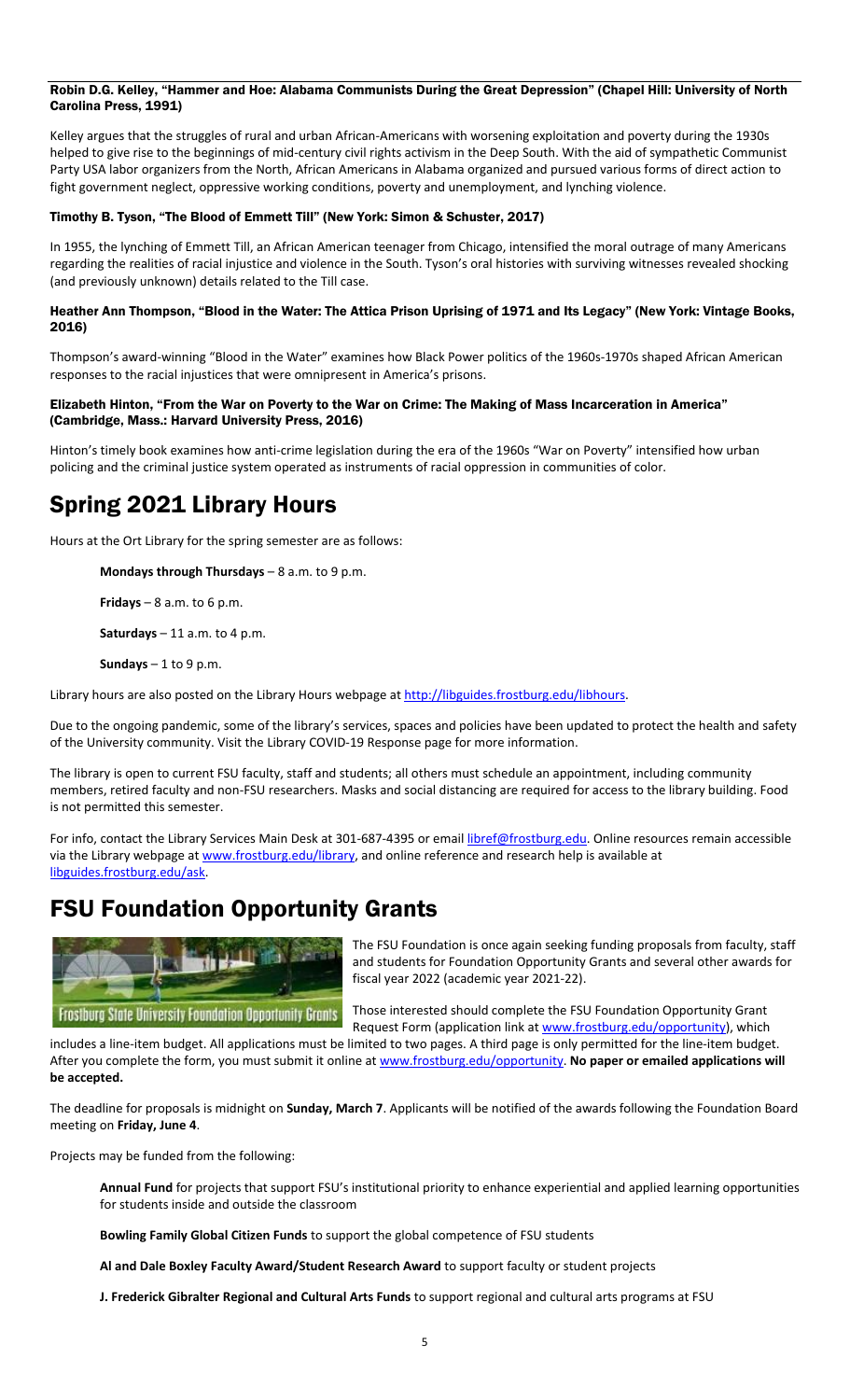**Jonathan Gibralter Presidential Leadership Fund for Alcohol Awareness and Education** to support educational programs, social programs and/or community service-related programs geared toward alcohol awareness and the importance of responsible behaviors and decision making

**Catherine R. Gira Campus-to-Community Awards** to support students or student projects that demonstrate an entrepreneurial spirit, critical thinking skills and a determination to be successful

**Kim and Marion Leonard Experiential Authentic Leadership Learning Funds (new fund this year)** to support the FSU Leadership Program as it introduces activities that empower educators to design learning experiences so that students will understand the value of mindfulness, authenticity, awareness, vulnerability, openness, trust, listening and respect

**Woodward and Virginia Pealer Faculty Development Award** to support student scholarships and faculty development initiatives for stipends/funding and travel expenses for visiting scholars, lecturers, artists, performers and programs; recognition and promotion of these activities; equipment purchases in conjunction with these activities; and outreach/professional development programs for Allegany County

**Martha T. and Ralph M. Race Western History Lecture Funds** to support an annual lecture series on the topic of Western history

**Stephen M. Spahr Student Activism Award** to provide financial assistance to student organizations, classes or informal groups of students needing funds to travel to programs or centers of governmental activity to experience, firsthand, the workings of the democratic process

**Marlene Weimer Memorial Scholarly Endeavors Fund** to support scholarly endeavors in the area of innovative mathematics faculty development initiatives and/or scholarship support for outstanding mathematics students, depending on the area of greatest need as determined annually by the Mathematics Department

You can access the award descriptions at [www.frostburg.edu/opportunitygrants](https://www.frostburg.edu/foundation/Annual-Fund/opportunity-grants.php) and a list of previously supported projects at [https://www.frostburg.edu/foundation/\\_files/pdfs/fundedprojects.pdf.](https://www.frostburg.edu/foundation/_files/pdfs/fundedprojects.pdf)

# Virtual Town Hall Meeting

The Office of Civic Engagement, the J. Glenn Beall Institute for Public Affairs and the Student Government Association will host a series of town halls this semester. These town hall events are an opportunity for students to come together to have a conversation about the issues that are important to them.

The first meeting will be held on **Tuesday, Feb. 9**, at 6 p.m.

Webex Login Information:<https://frostburg.webex.com/meet/TimesTalkThursdayDemocracy>

Meeting ID No. 198 834 933

No password is required.

Join the meeting using your full name.

### Undergraduate Research Symposium Coming in April

This year the FSU Undergraduate Research Symposium will be virtual (details to follow in February) and will be on **Friday, April 23**, **rather than the traditional first Friday in May**. Students who planned to present last year will be given the opportunity to participate this year if they are still interested.

For info, contact Dr. Karen Keller at klkeller@frostburg.edu.

## It's Snowing! Should I Stay or Should I Go?

Make sure you know how to find out if FSU will be closed, have a delayed opening or close early on bad weather days.

The most reliable information regarding delayed openings and cancellations will be from FSU-controlled outlets (email, Burg Alerts, University voicemail, website). Notification of delays or closures will be made through these outlets:

Via **Burg Alert** text and email alerts. More information is below.

Through campus email.

At the Main University Number (301-687-4000, option 2) after 6 a.m.

On the top of the main page of the FSU website at [www.frostburg.edu.](http://www.frostburg.edu/)

Through local radio stations.

Via Twitter at **twitter.com/frostburgstate**.

On the FSU Facebook page a[t www.facebook.com/frostburgstateuniversity.](http://www.facebook.com/frostburgstateuniversity)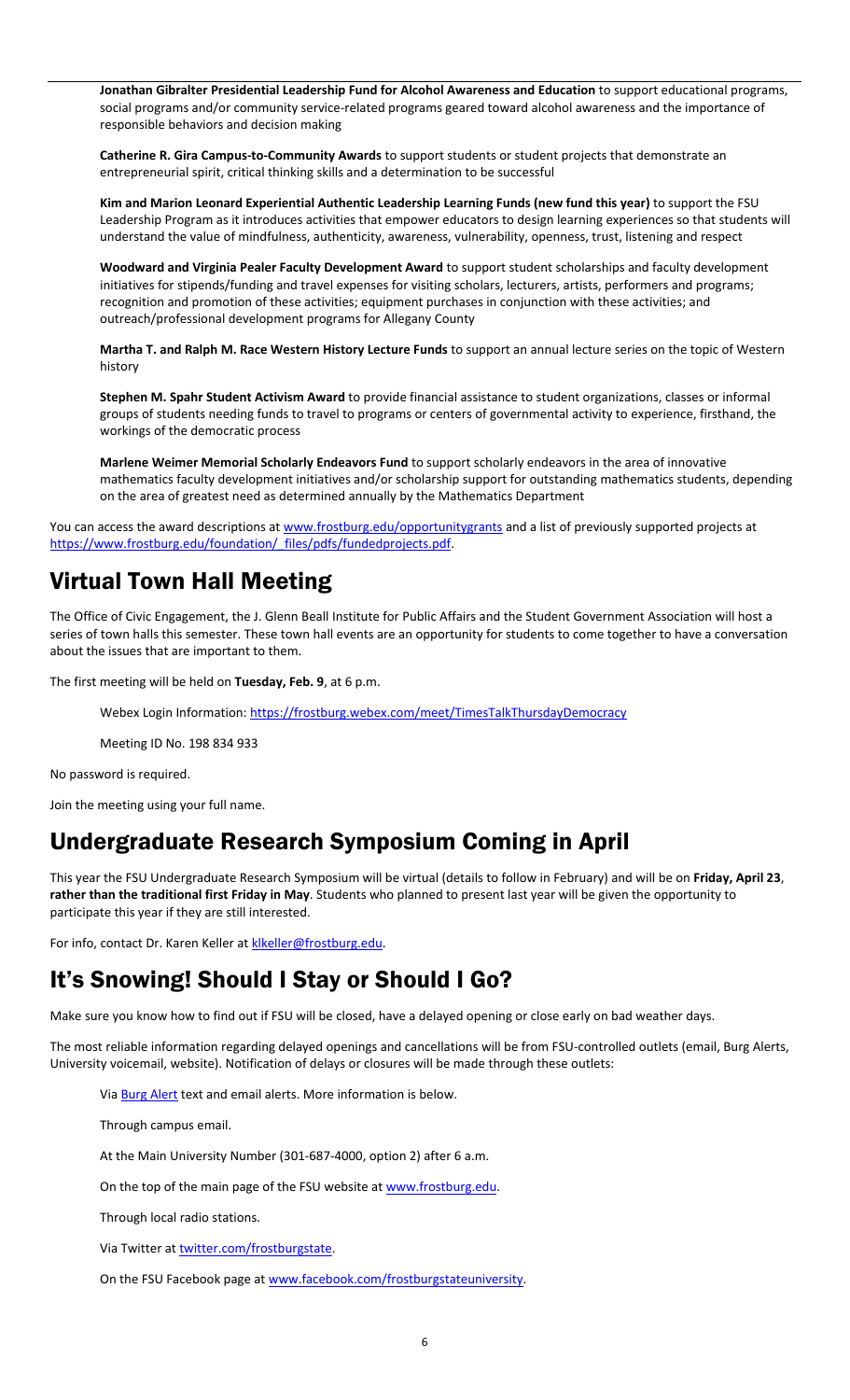Everyone with an FSU email is automatically signed up for Burg Alerts TO THAT EMAIL. Burg Alerts, in addition to weather notifications, alert the campus in an emergency.

You may also opt to have Burg Alerts sent as text messages to your cell phones (standard texting rates apply) and to other email addresses. To sign up, clic[k https://www.frostburg.edu/computing/fsualert](https://www.frostburg.edu/computing/fsualert) or click the Emergency link at the bottom of the FSU front page. Follow the instructions, using your FSU user name and password to access the site. You have the option of having alerts sent to two cell numbers and six email addresses. (You may add your family members, or they may create their own accounts at the link above.) Make sure to follow the validation steps to activate your choices.

If you spend any time in the Frostburg area, it is highly recommended that you sign up for the text alerts to ensure you are notified of emergencies or weather-related schedule changes.

**Unless FSU closure is announced on the outlets above, WE ARE OPEN.** Likewise, the message under option 2 at the main University number will either announce the closure or announce, "There are no delays or closures at this time." (If you study or work at a facility outside of Frostburg, officials from that facility will determine closures for those locations.)

**FOR FACULTY/STAFF: Weather-related closures or delays apply to employees whether working on campus or teleworking.** Personnel compensation for closures or delays will be based on the appropriate cancellation/delay message as presented on the FSU voice-mail system. A reminder: Essential personnel are required to report to work in the event of any cancellation or delay. These individuals have been notified of their "essential" status by their department heads. If you are unsure of your status, check with your supervisor.

If, in your judgment, it is not safe for you to come to work or to class while the University is still open, you must contact your supervisor and provide this information. In the event that liberal leave is announced for employees, it is expected that everyone will make an effort to report to work and class. Employees who take liberal leave will be charged for the appropriate leave time. The announcement of liberal leave DOES NOT cancel classes, nor does it relieve essential employees of their need to report to work during inclement weather.

**FOR STUDENTS:** The announcement of liberal leave for employees DOES NOT cancel classes. If you have concerns about your ability to make it to class in bad weather, discuss them with your faculty members before the weather turns nasty.

Here are some ways you can check on conditions if you have to travel:

FSU campus weather cam on Weather Bug:<https://www.weatherbug.com/weather-camera/frostburg-md-21532> (Other regional cams can be found here, too.)

Maryland DOT statewide cams[: https://chart.maryland.gov/trafficcameras/index.php#](https://chart.maryland.gov/trafficcameras/index.php)

I-68 Exit 33 cam[: https://chart.maryland.gov/video/video.php?feed=7200276f018000a8005dd336c4235c0a](https://chart.maryland.gov/video/video.php?feed=7200276f018000a8005dd336c4235c0a)

Depending on the severity of the weather, the Lane University Center, Ort Library and the Cordts PE Center may open with limited hours and services on days that classes are cancelled. This service is for students living on campus and within walking distance. Do not attempt to drive to campus if the weather is severe enough to warrant closing the University, for your own safety and for the sake of those who must work to clear parking lots and sidewalks. When it is determined that it is safe to open these buildings, announcements will be made via student email and the front page of the FSU website.

#### **FOR ALL: The final decision regarding your safety resides with you. Stay warm and be safe.**

PLEASE DO NOT CALL UNIVERSITY POLICE OR THE COMPUTER HELP DESK FOR WEATHER-RELATED ANNOUNCEMENTS.

PLEASE DO CALL 301-687-4000, OPTION 2, check your email or check the FSU website at [www.frostburg.edu.](http://www.frostburg.edu/)

The following local radio/television stations will be notified in the event of a closing or delay:

WFRB – (105.1 FM/560 AM) WKHJ – (104.5 FM) Oakland WCBC – (1270 AM/107.1 FM)

WWHQ – (92.3 FM) Oakland

WTBO/WRQE – (1450 AM/106.1 FM)

WMSG – (1050 AM) Oakland

WVMD – The Wolf (100.1/99.9 FM)

WDYK – Magic (100.5 FM)

WKLP – ESPN (1390 AM) Keyser

WCMD – ESPN (1230 AM)

WQZK – (94.1 FM) Keyser

WDZN – (99.5 FM)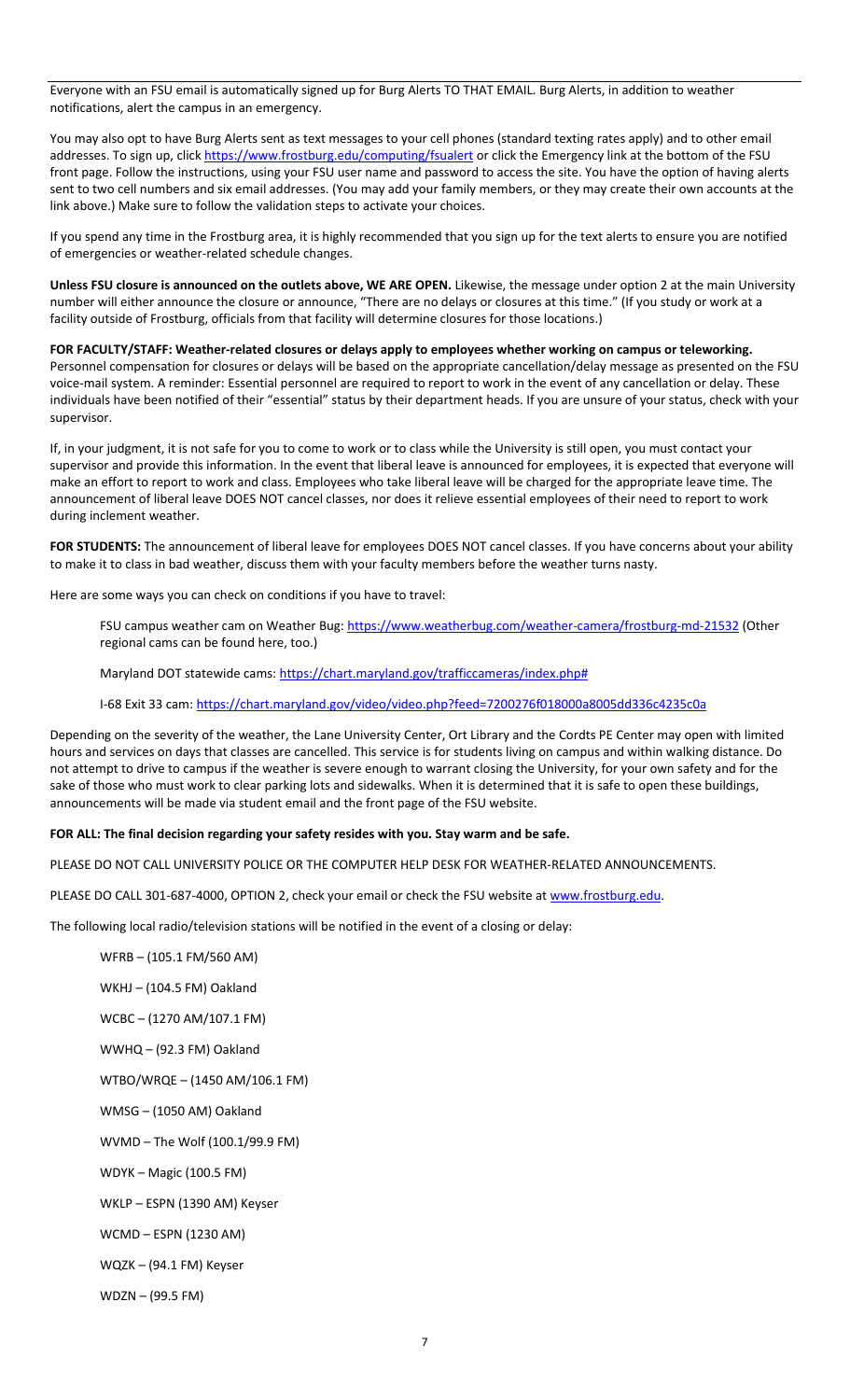TV: WDVM-TV Hagerstown, WTAJ-TV Altoona

NOTE: If there are mixed messages in the media (one station says we're open, another says we're closed) – call the University number (301-687-4000, option 2) for clarification. That number will always be the FINAL authority in case of confusion from other sources.

# Brady Health Conducting Flu Vaccine Clinics



Brady Health is administering the quadrivalent vaccine again this year. A quadrivalent influenza vaccine protects against four flu viruses, including two type A viruses and two type B viruses.

**Clinics will be held at Brady Health Mondays through Fridays from 9 a.m. to 4 p.m.** They are open to students, faculty and staff.

#### **You must call 301-687-4310 to schedule an appointment.**

The cost is \$20. (No insurance.)

You must be over 18 years of age. Be sure to wear short sleeves and your mask!

Even healthy people can get the flu, so don't forget to get your flu shot this year!

### Study Abroad

# Study Abroad: Start Planning Your Experience for Spring 2022!



**Bethany Bloom Morocco, Fall 2019**

Join the Center for International Education for an information session to learn more about study abroad. Each virtual session takes place at 3:30 p.m. on the following Fridays throughout the semester: **Feb. 5 and 19**, **March 5**  and 19, and April 2 and 16. Email Victoria Gearhart at **umgearhart@frostburg.edu** to sign up for the session of your choice.

### Health and Safety Messages

### February is Safety Awareness Month



Be careful when walking to your car at night. Stay in lighted areas, walk with others and always be aware of your surroundings.

Use your phone as a safety tool. Make sure you have all your emergency contact info programmed into your phone so it's quick and easy to access.

Be cautious and trust your gut when dealing with people through online services. Always agree to meet in public places, and only exchange goods, services or money in person.

If you're going hiking, biking, camping, etc., by yourself, make a trip plan for your family members saying where you're going and when you expect to be back.

### Tips for the Week – Happy, Healthy, Hip!



Mental Health Monday Tip: Meditation Monday

<https://www.youtube.com/watch?v=8Xdwr4cRTVA>

Tell Yourself Tuesday Tip: Self-Motivation

<https://www.dreamsquote.com/10-motivational-inspirational-quotes-success>

Wacky Wednesday Tip: Fun Ways to Destress

[https://thesecretyumiverse.wonderhowto.com/how-to/10-weird-ways-de-stress-](https://thesecretyumiverse.wonderhowto.com/how-to/10-weird-ways-de-stress-0141424/#:~:text=How%20To%2010%20Weird%20Ways%20to%20De-Stress.%20Drink,office%20cubicle%20mates%2C%20do%20some%20solo%20laughter%20yoga)[0141424/#:~:text=How%20To%2010%20Weird%20Ways%20to%20De-](https://thesecretyumiverse.wonderhowto.com/how-to/10-weird-ways-de-stress-0141424/#:~:text=How%20To%2010%20Weird%20Ways%20to%20De-Stress.%20Drink,office%20cubicle%20mates%2C%20do%20some%20solo%20laughter%20yoga)[Stress.%20Drink,office%20cubicle%20mates%2C%20do%20some%20solo%20laughter%20yoga](https://thesecretyumiverse.wonderhowto.com/how-to/10-weird-ways-de-stress-0141424/#:~:text=How%20To%2010%20Weird%20Ways%20to%20De-Stress.%20Drink,office%20cubicle%20mates%2C%20do%20some%20solo%20laughter%20yoga)

Thankful Thursday Tip: Gratitude

<https://www.mindful.org/an-introduction-to-mindful-gratitude>

Fun Friday Tip: Bake a Pie!

<https://www.youtube.com/watch?v=KbyahTnzbKA>